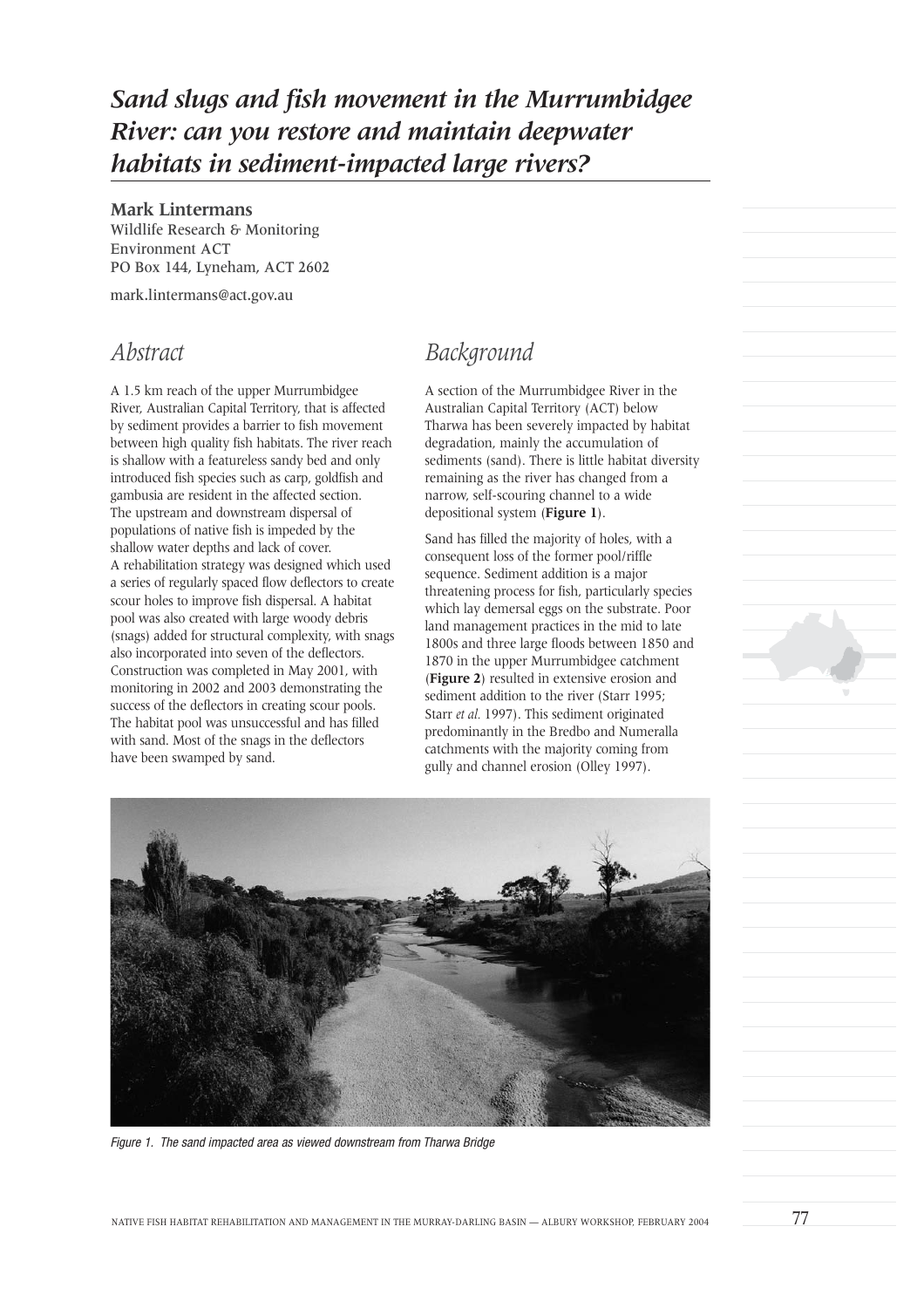

Figure 2. The upper Murrumbidgee catchment showing the study site, major dams and tributaries

Large volumes of sediment are stored in the channel and are being repeatedly reworked and will be for the foreseeable future (Erskine 1997).

The sediment has filled the deep pools in the river which are important as refuges for the larger native fish species such as Murray cod (*Maccullochella peelii*), trout cod (*Maccullochella macquariensis*) Macquarie perch (*Macquaria australasica*) and golden perch (*Macquaria ambigua*). The sediment-affected reach is dominated by introduced fish species such as carp (*Cyprinus carpio*) and eastern gambusia (*Gambusia holbrooki*). The reduction in depth and occurrence of pools has also removed potential refuges for native fish from high summer water temperatures. Increased sediment loads have probably also affected benthic invertebrate communities, the primary food source of the species.

Clearing, cropping and grazing of the riparian zone has eliminated almost all of the large eucalypt species which were previously common in the area. Consequently there is no source of

large woody debris (snags) for the river which previously would have provided structural complexity and habitat diversity for both fish and invertebrate populations. Although snag density was probably never particularly high in the upper Murrumbidgee River, the present almost total absence of large woody debris severely compromises the quality of fish habitats. Reconstruction of fish habitats through the creation of pools and addition of snags was required to provide a link between suitable habitats on either side of the impacted section.

The river reach still contains populations of two threatened aquatic species (Macquarie perch and Murray crayfish *Euastacus armatus*), with trout cod present until the mid 1970s (Lintermans *et al*. 1988; Lintermans & Rutzou 1991; Lintermans 2000). The river upstream has recently been restocked with trout cod as part of a national recovery program (ACT Government 1999), with a total of 65,000 fish stocked between 1995 and 2004. The small populations of threatened fish are located upstream of the sand impacted area, whilst non-threatened native species such as Murray cod and golden perch are present downstream.

In 1999 a project to rehabilitate the impacted stretch of river was funded by the Natural Heritage Trust.

### *Initial investigations*

The first stage of the project was to review river hydraulics, fluvial geomorphology, river hydrology, river ecology, catchment processes and risks (AWT & Fluvial Systems 1999). This involved review of the available literature on the study area, analysis of flow duration curves and the effects of the construction of a major impoundment upstream, analysis of aerial photographs since 1944, sediment probing and the construction of sediment budget, and a review of the structural integrity of a historic bridge at the upstream end of the study site

The river downstream of the Tharwa Bridge is fairly straight, approximately 60 m wide at the bed, with a flat sandy channel crossed by a sinuous shallow thalweg. The depth of sand varied from 1.4 to 4 m, with an average of 3 m in the area targeted for rehabilitation.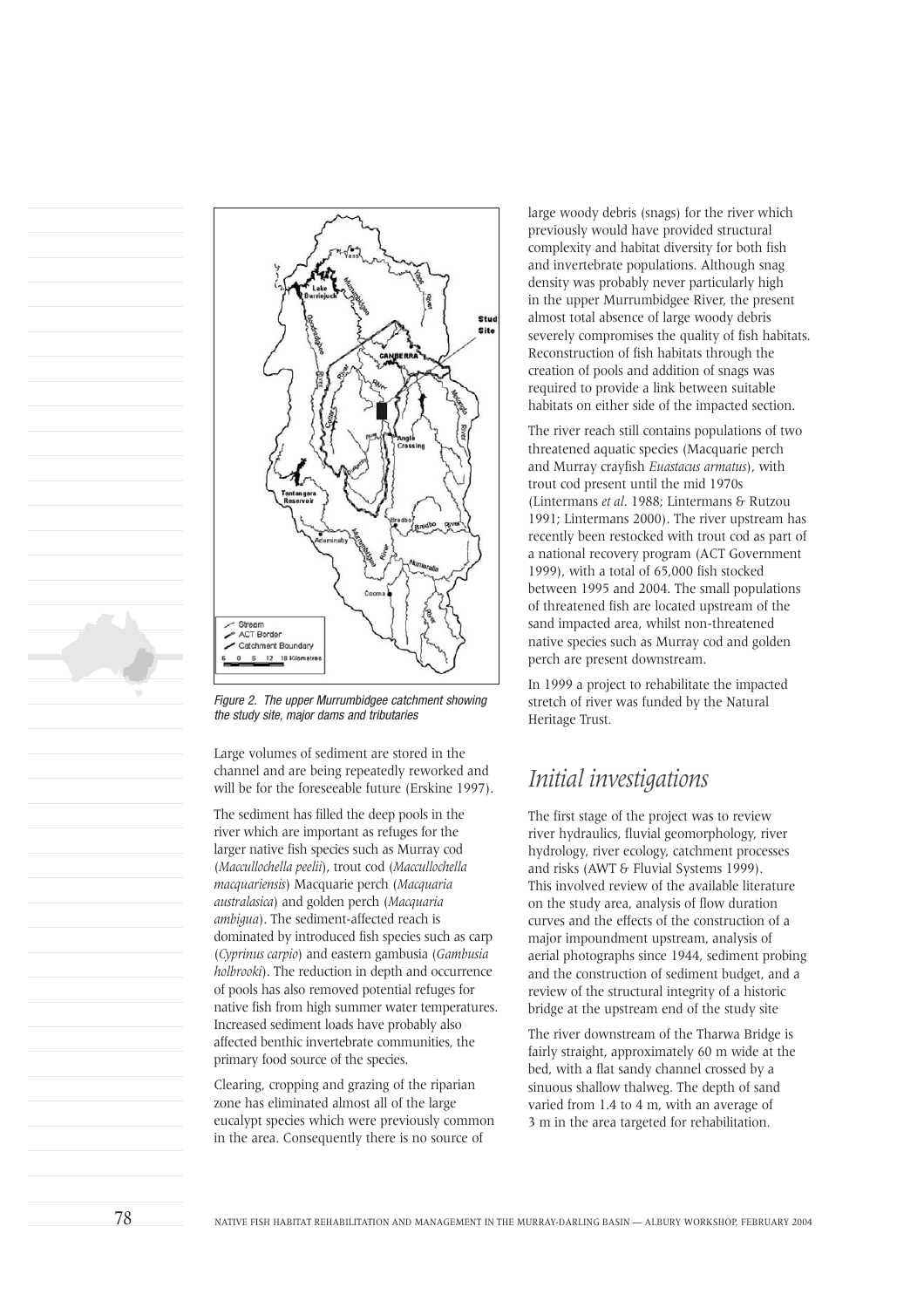Anecdotal reports suggest that 160 years ago the river was narrower and deeper, and that catchment land use changes and a series of large floods were responsible for the channel widening and sand deposition (Starr 1995; Starr *et al*. 1997). This particular reach of the river has a low gradient, caused by a prominent rock bar downstream of Lanyon which, hydraulically, acts like a weir crest. This creates a low channel slope above, with the whole section acting as a sediment storage zone. The section of river below Lanyon has a relatively high gradient as far downstream as Burrinjuck Dam. Any sediment removed from the Tharwa reach should be fairly rapidly transported through the ACT to river reach immediately upstream of Burrinjuck (AWT & Fluvial Systems 1999).

The construction of Tantangara Dam in 1960, some 200 km upstream of the study site, has resulted in a significant reduction of the pre-impoundment flow. Immediately below Tantangara less than 1 per cent of average natural flow remains, with the diverted water flowing to Lake Eucumbene as part of the Snowy Mountains Scheme (Pendlebury 1997). This has led to significant sediment storage in the river due to decreased flushing due to flood suppression (Erskine 1997). Inflow from unregulated tributaries downstream of Tantangara means that at the study site the river carries approximately 57 per cent of the pre-Tantangara average natural flow (Pendlebury 1997).

Prior to 1850, the river at Lanyon consisted of 'large deep holes, between which the stream flowed gently over gravel beds during normal summer flow' (Moore 1982). Inspection of aerial photographs from 1944 onwards, and historical photographs from *circa* 1890 indicate that the river had attained its current form of a wide sandy channel by ~1890. The impacted reach was subject to sand extraction from the late 1950s to early 1970s with somewhere between 500,000 and 2,000,000 m3 removed (Hogg & Kirschbaum 1990; Commonwealth Dept of Works 1972; AWT & Fluvial Systems 1999). This represents an annual extraction rate of between 30,000 and 60,000 m3 . The average annual bedload movement is estimated to be around 50,000 m3 (AWT & Fluvial Systems 1999). The design of the rehabilitation strategy was constrained by a number of historical and cultural factors. The upstream end of the sediment impacted area is marked by the historic Tharwa bridge. Constructed in 1895, it is the oldest Allen Truss bridge in Australia, and is on the Register of the National Estate. The historic significance of the bridge and its maximum load limit meant that heavy machinery was prohibited from crossing the bridge. The in-stream works also had to be designed so that there was no impact on the footings or structural stability of the bridge. The proximity of the small rural village of Tharwa to the study site also imposed constraints on the rehabilitation strategy, as the only access for heavy vehicles and equipment to and from the site is via the village (due to the load constraints of the historic bridge). The socially unacceptable impacts of movement of heavy and noisy vehicles through the village effectively eliminated large-scale mechanical extraction of the sand as a rehabilitation option.

There are also two historic rural properties adjoining the study area. Lanyon Homestead, on the eastern bank of the river was constructed in 1859, and today is managed as a museum and showpiece of a colonial rural enterprise. Lambrigg Homestead, on the western bank of the river, was constructed in the early 1890s and is the property where William Farrer conducted his research into wheat varieties. Both properties are listed on the Register of the National Estate.

### *Rehabilitation strategy*

The objectives of the rehabilitation works were to:

- improve connectivity of fish populations by improving fish passage through the sediment impacted reach,
- increase fish habitat diversity by re-creating small pools, and
- increase structural diversity through the addition of woody debris.

The rehabilitation strategy for the sand impacted area had two components:

- the construction of a series of 'deflectors' (rock groynes keyed into the riverbank), and
- the creation of a habitat pool incorporating woody debris.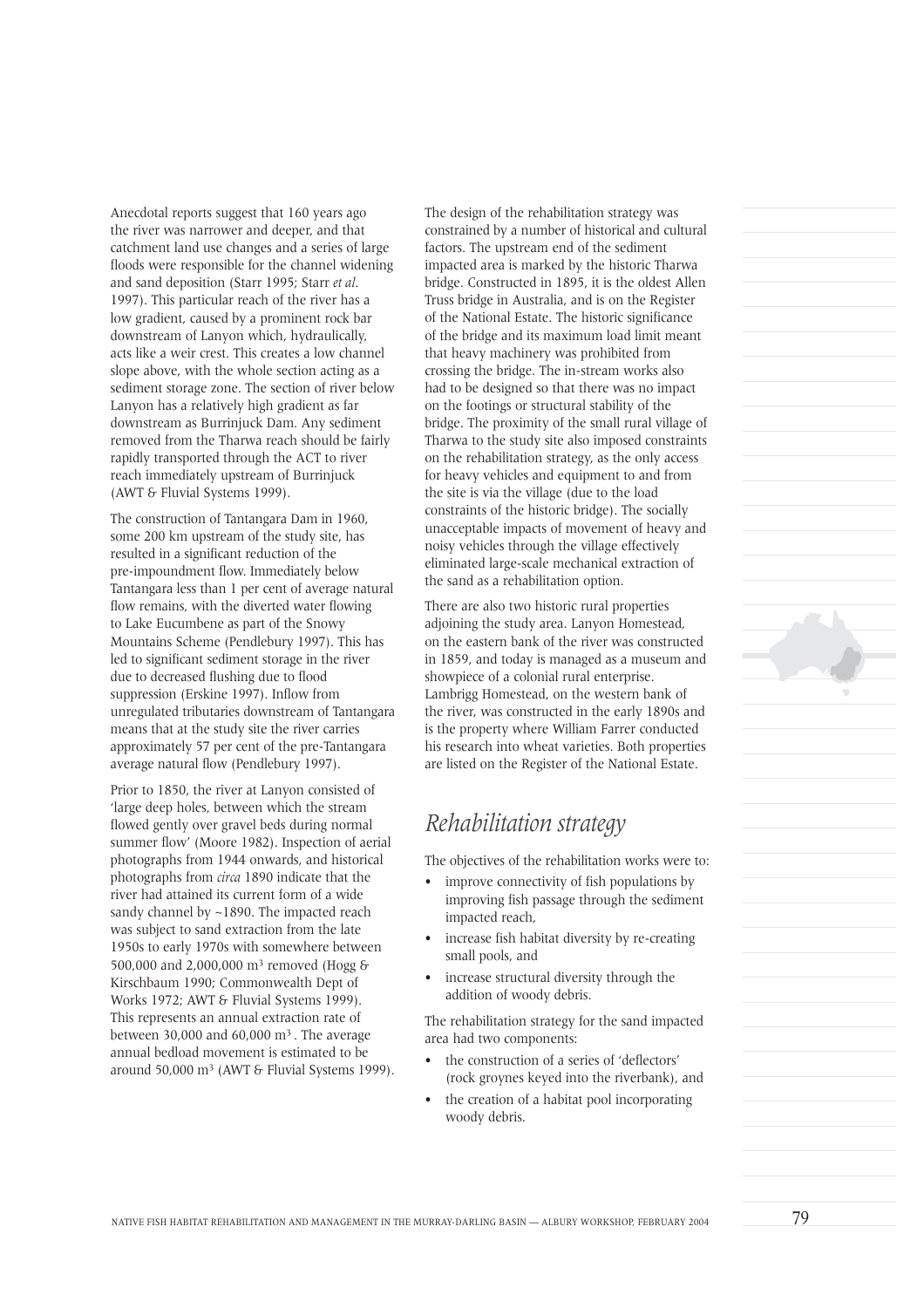

Figure 3. Diagram showing location of the low-flow thalweg, deflectors and habitat pool in in the Murrumbidgee River, ACT

The deflectors were constructed in three groups (**Figure 3**):

- i. On the left bank starting 150 m below the bridge, extending for 300 m. Six deflectors were required in this section.
- ii. On the right bank starting 550 m below the bridge, extending for 150 m. Three deflectors were required in this section.
- iii. On the left bank starting 740 m below the bridge, extending for 320 m. Six deflectors were required in this section.

The grouping of the deflectors was dictated by the position of the low-flow thalweg which crossed from the left bank to the right bank for a distance of 150 m before crossing back to the left bank again (**Figure 3**).

The construction program commenced in March 2000 when streamflow was at a minimum, and there would be no disruption to spawning native fish. A levee bank was constructed mid-stream to divert the flow to the opposite bank, away from the bank on which the deflectors were to be constructed. A series of 15 deflectors, spaced approximately 60 m apart, was constructed along the river between the Tharwa bridge and the first bend downstream. These deflectors will

constrict the flow of the river to scour away the accumulated sand, providing deeper holes in the river to facilitate passage between higher quality fish habitats upstream and downstream of the sediment impacted area. Various authors have recommended deflector spacing of between 5 and 7 times the width of the low-flow channel (Brookes *et al*. 1996). As the low-flow channel at the study site varied from 10 to 20 m wide, this meant a recommended spacing of 50–140 m. The closer spacing was decided upon in order to enhance the continuity of the scour holes to maximise fish passage.

Each deflector contains approximately 220 m3 of rock. At each deflector site, the sand was excavated until a stable base was reached, before placing the rock to form the deflector. The first six deflectors were constructed from the bank, as high water levels precluded access from the river channel (**Figure 4**).



Figure 4. Construction of a deflector from the bank. Note the bank disturbance which has to be stabilised and revegetated.

The remaining nine deflectors were constructed with access from the river channel, which minimised bank disturbance and did not require the creation of access tracks to each deflector.

The banks immediately adjacent to the six deflectors that were not constructed from the river channel were rock armoured to prevent potential scouring and back-cutting (**Figure 5**). Bank armouring was not considered necessary for the nine deflectors where construction access was from the river channel, as there was minimal bank disturbance.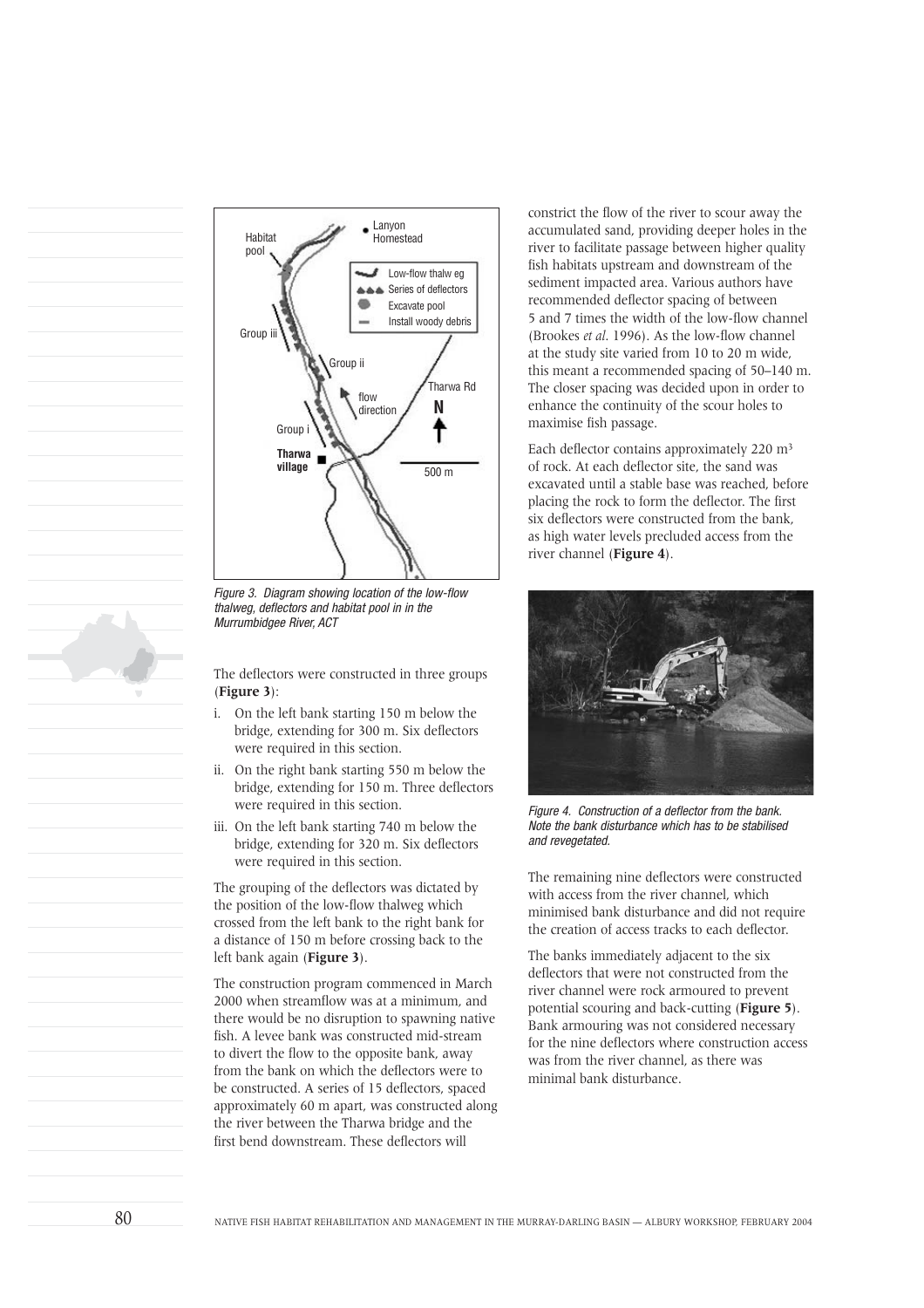

Figure 5. Completed deflector showing logs projecting downstream. The commencement of rock armouring of the bank can be seen to the left of the deflector

The deflectors were between 10 and 14 m long (projecting into water), plus 2 m keyed into the bank. The deflector length was 60% of the low-flow channel width, and they were 1–2 m wide at the water surface. The nose of the deflector was at a height of 0.3–0.6 m above the low-flow water surface, with the angle of the crest downwards to the river at an angle of approximately 5°.

The deflectors were designed to withstand the 1:10 year flood, but the size of rocks used was considerably larger than specified, so the structures are expected to withstand floods larger than the 1:10 year event.

One or two hardwood logs have been incorporated into alternate deflectors to increase structural complexity. These logs are embedded into the deflectors and project approximately 6–8 metres from the downstream side (**Figure 5**). Ideally, complete trees would have been used in the deflector design. However, the lack of native riparian species in the study area meant that logs had to be transported by truck a considerable distance to the rehabilitation site, necessitating some 'simplification' of the logs, i.e. removal of heads and complex root wads.

The construction of the 15 deflectors was completed in early May 2001 (**Figure 6**) and their efficacy in creating small-scale pools will not be able to be assessed until after the high winter flows have ceased.

The objective of the habitat pool was to create a major fish habitat pool in an area where deep pools no longer exist. The pool was 50 long x 15 m wide and was excavated down to stable substrate, giving a depth of 3–5 m.



Figure 6. Completed deflectors in the Murrumbidgee River. Note the remnant Eucalyptus viminalis on the near bank which were previously widespread throughout the riparian zone

Eight hardwood logs were incorporated into the pool to provide a snag pile, with the largest logs keyed into the sand on the inside of the bend to provide additional stability (**Figure 7**). It was originally proposed to key the logs into the bank on the outside of the bend, but the steep bank slope precluded the operation of heavy excavation machinery, and so the habitat pool was excavated from within the river channel.

The habitat pool has been excavated on an outside bend of the river, immediately downstream of the deflectors. This location was chosen as the hydraulic forces concentrated on the outside bend might be sufficient to keep the pool from filling with sand. However, as the sediment transport rate is variable, periodic excavation may be required.



Figure 7. Excavation of the habitat pool and placement of logs. Note the shallow water the excavator is standing in, indicative of the general depth of the river prior to rehabilitation

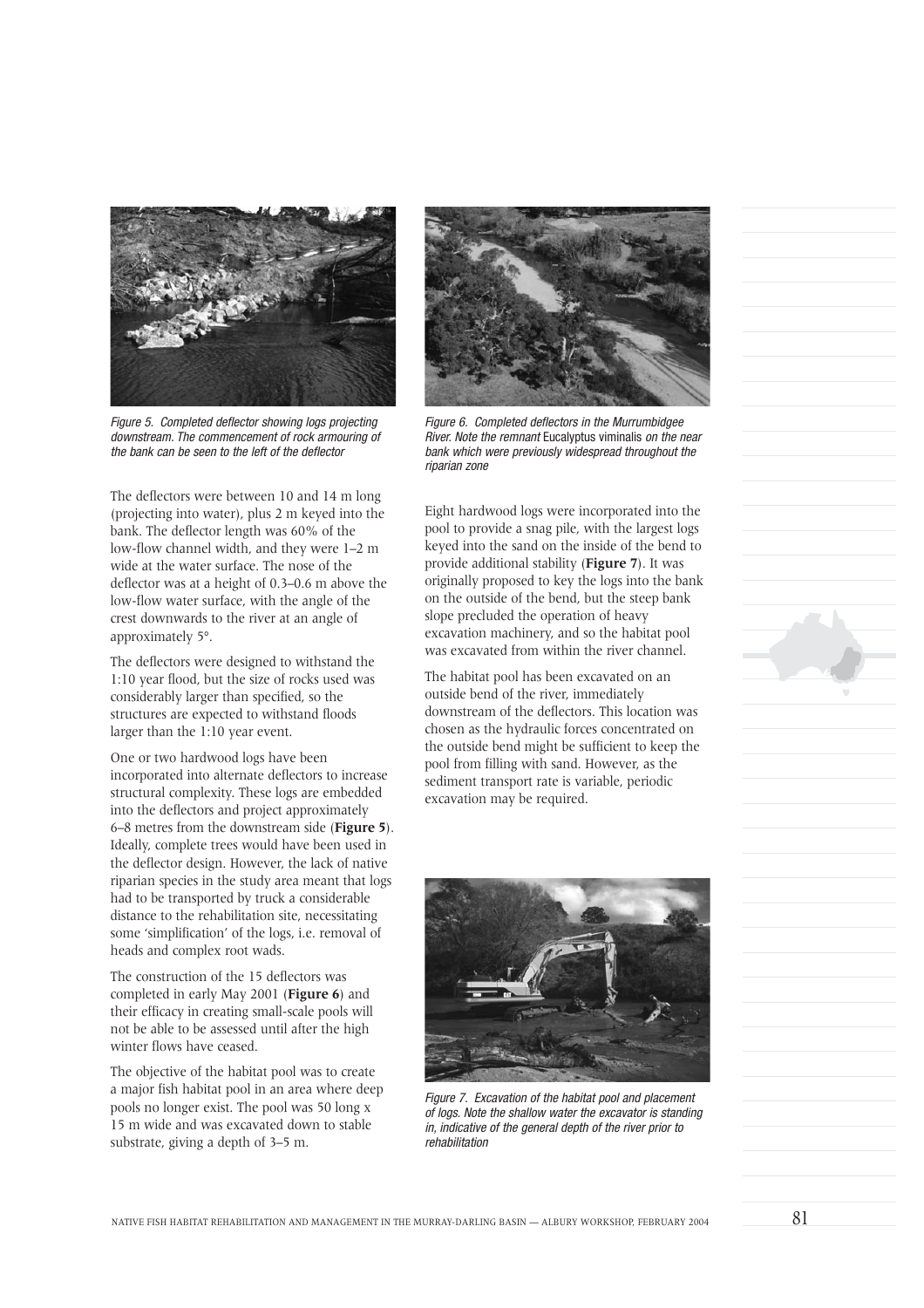The addition of logs to the habitat pool has provided considerable structural complexity to an area that was previously devoid of complex habitat.

The cost of the in-stream works program was \$193,000, with a further \$50,000 cost for the preliminary investigations and design of the rehabilitation works. The construction of the 15 deflectors accounted for most of the cost of the in-stream works, with the habitat pool costing approximately \$5000 to excavate. The cost of the in-stream works program was minimised by allowing the contractor to retain any sand excavated in the construction of the deflectors and habitat pool. The rehabilitation works were completed in mid May 2001.

# *Monitoring strategy*

It is possible that the native fish community may show little initial response to the rehabilitation works as the fish community is dominated by introduced species. However, if the deflectors fulfil their objective and aid dispersal of native fish through the sand-impacted reach, it is hypothesised that native fish will become more widely distributed in the study area. Whilst the composition and distribution of the fish community will be the ultimate indicator of the success of the project in the long-term, the change in channel dimensions provides a useful short-term surrogate measure of change in fish habitat availability.

Monitoring of channel form and dimensions has involved the measurement of three components:

- Thalweg position and elevation
- Channel cross-sections
- Dimensions of scour pools.

Only the results of the thalweg and scour pool monitoring are presented in this paper.

The low-flow thalweg was surveyed twice prior to the commencement of the in-stream works (1999 and 2000) and once since completion of the works (2002). It is proposed that the thalweg will be resurveyed at intervals of three and five years after the completion of the rehabilitation structures. Monitoring of the scour holes formed at the end of the deflectors has occurred in March 2002 and March 2003.

# *Results of monitoring of channel form and dimensions*

#### **Thalweg monitoring**

Prior to the commencement of in-stream works the mean elevation (metres above sea level)(ASL) of the thalweg (the thread of deepest water) in the stream section upstream of the deflectors (between 647 m upstream of bridge and 100 m downstream of bridge) was 563.22 m. The same parameter was 563.01 m ASL in 2002 after the deflectors were installed and operational for 12 months, a difference of 0.21 m between sampling occasions. By contrast, the mean elevation of the thalweg in the stream length affected by the deflectors (from 150 m to 1060 m downstream of bridge) went from 562.86 m ASL in 2000 prior to in-stream works, to 562.23 m ASL after the deflectors were installed and operational for 12 months, a difference of 0.63 m.

Whilst these differences in bed-lowering above and below the in-stream works appear slight, graphs of the change in the bed elevation clearly demonstrate the effects of the deflectors in lowering the bed of the river (**Figure 8**). Figure 8 shows the non-random nature of the change in bed elevation, with a significantly different relationship between bed elevation and distance since the construction of the deflectors.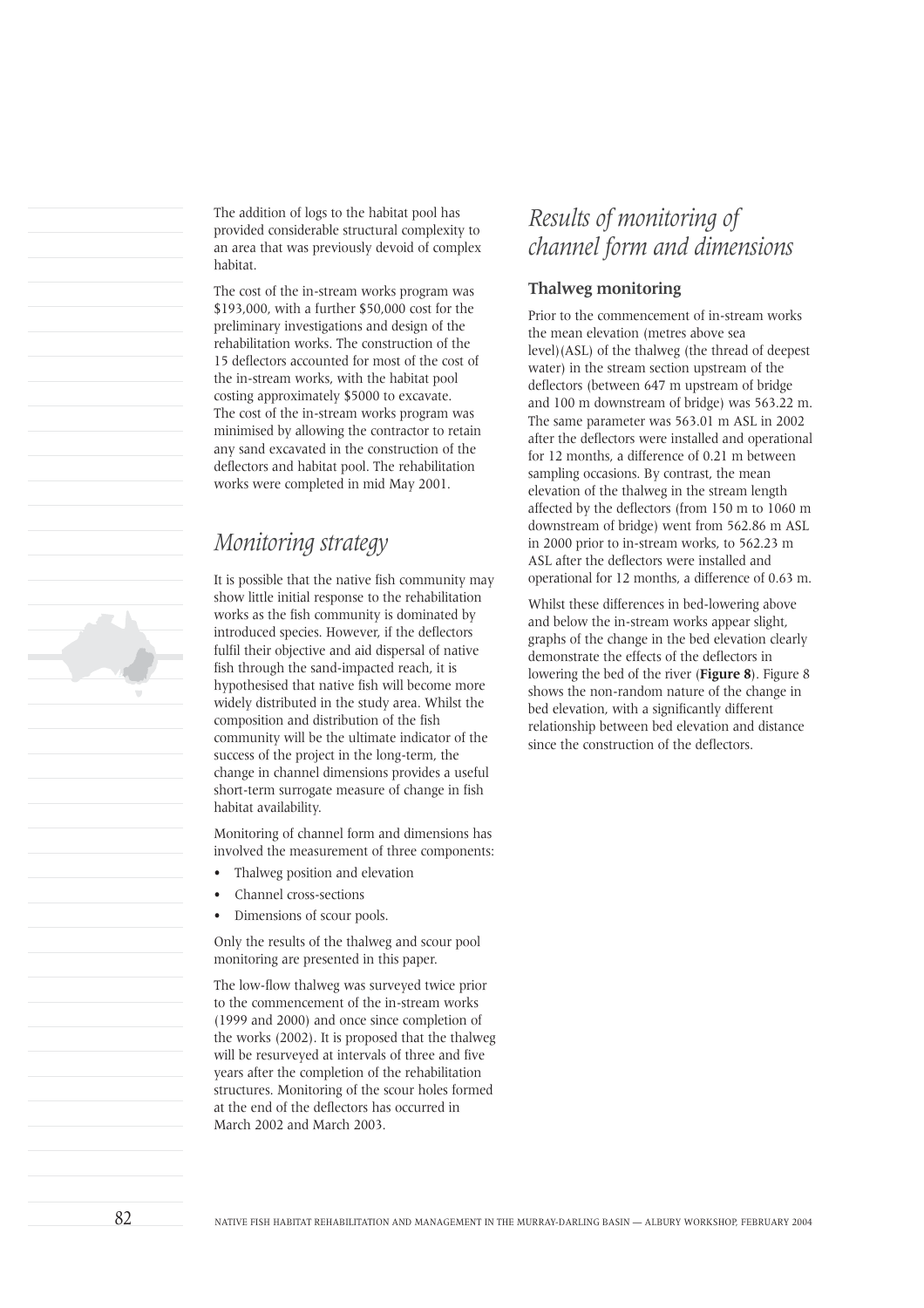

Figure 8. Graphs showing change in bed elevation with distance in the Murrumbidgee River in 1999 & 2000 (pre in-stream works) and 2002 (post in-stream works). The lines represent smoothed functions fitted to the raw data, and allowing it to change from year to year. The statistical analysis takes account of the very strong correlation of one measurement to another. An average effect of the deflectors has been incorporated into the 2002 fitted function. The bridge is at distance 0, with negative distances indicating upstream of the bridge and positive distances downstream of the bridge

#### **Monitoring of scour pools**

Preliminary visual monitoring during construction indicated that water velocity around the toe of the deflectors had increased almost immediately and active sand scouring could be observed. A series of measurements of the scour pools were taken in March 2002, approximately 10 months after the completion of the in-stream works program, and again in March 2003, with the following measurements recorded (**Figure 9**):

- Maximum depth of the scour pool,
- [A] width of scour pool on upstream side of deflector,
- [B] distance from edge of scour pool to tip of deflector,
- [C] upstream extent of scour pool from the midpoint of the tip of deflector, and
- [D] total length of scour pool.



Figure 9. Measurements taken of scour pools formed by deflectors



NATIVE FISH HABITAT REHABILITATION AND MANAGEMENT IN THE MURRAY-DARLING BASIN — ALBURY WORKSHOP, FEBRUARY 2004  $\,$   $\,83$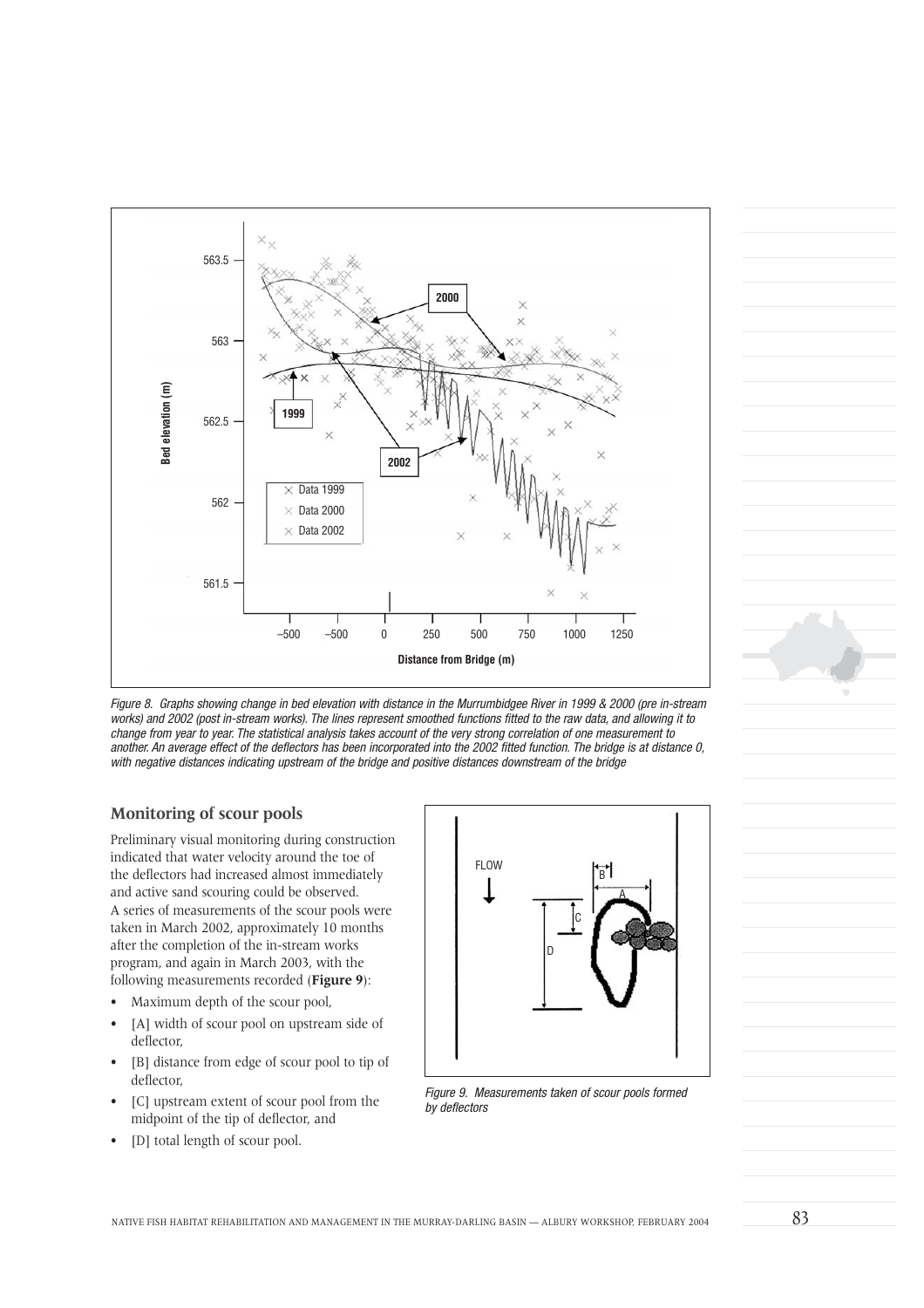Monitoring of the effects of the deflectors indicate that they have been successful in creating and maintaining small-scale scour pools. These pools are up to 1.5 m deep and 13.6 m in length (**Table 1, Figure 10**). As well as enhancing water depth, the deflectors are also providing considerable variability in hydraulic

conditions, with a range of flow types present, varying from slack water in the lee of the deflector to deep, fast flow (~1 m/second) at the tip of the deflector. These deep and fast-flowing habitats were totally absent from the study area prior to the rehabilitation program.

Table 1. Dimensions of scour pools formed at the end of deflectors. Measurements taken in March 2002 and March 2003. Refer to Figure 3 for details of deflector grouping

| <b>Deflector</b><br>group        | <b>Deflector</b><br>no. | Max.<br>depth (m) |      | (A) Width<br>(m) |      | $(B)$ Tip to<br>edge (m) |      | (C) upstream<br>extent (m) |      | (D) Length<br>(m) |       |
|----------------------------------|-------------------------|-------------------|------|------------------|------|--------------------------|------|----------------------------|------|-------------------|-------|
|                                  |                         | 2002              | 2003 | 2002             | 2003 | 2002                     | 2003 | 2002                       | 2003 | 2002              | 2003  |
| I                                | 1                       | 0.8               | 0.3  | 3.2              | 4.2  | 1.0                      | 2.2  | 3.0                        | 3.0  | 6.5               | 6.0   |
| I                                | $\overline{2}$          | 1.15              | 0.85 | 4.4              | 7.2  | 1.8                      | 4.0  | 2.7                        | 4.0  | 4.6               | 14.0  |
| I                                | 3                       | 1.5               | 0.82 | 7.0              | 7.3  | 5.7                      | 2.3  | 3.3                        | 2.5  | 7.8               | 13.5  |
| I                                | $\overline{4}$          | 1.35              | 0.71 | 6.8              | 7.0  | 3.6                      | 2.2  | 3.5                        | 3.0  | 10.3              | 9.1   |
| I                                | 5                       | 1.55              | 1.10 | 6.5              | 8.2  | 3.2                      | 4.0  | 4.8                        | 4.4  | 13.2              | 17.4  |
| I                                | 6                       | 1.5               | 0.76 | 8.5              | 7.7  | 3.3                      | 3.5  | 3.7                        | 2.9  | 9.8               | 11.5  |
| $\mathcal{I}$                    | 7                       | 0.95              | 0.51 | 7.7              | 7.6  | 3.2                      | 2.1  | 3.0                        | 4.0  | 8.3               | 7.3   |
| $\mathcal{I}$                    | 8                       | 1.2               | 1.05 | 8.6              | 10.0 | 3.3                      | 4.0  | 4.0                        | 5.7  | 9.0               | 20.0  |
| $\mathcal{I}$                    | 9                       | 0.95              | 0.73 | 6.0              | 7.3  | 2.5                      | 3.3  | 2.5                        | 3.1  | 9.0               | 17.7  |
| Ш                                | 10                      | 0.35              | 0.08 | 2.8              | 2.3  | 1.2                      | 0.8  | 1.5                        | 0.9  | 2.9               | 2.1   |
| $\mathop{\mathrm{III}}\nolimits$ | 11                      | 1.05              | 0.91 | 4.4              | 8.5  | 2.4                      | 3.9  | 2.5                        | 4.5  | 7.0               | 11.5  |
| $\mathbf{m}$                     | 12                      | 1.35              | 1.31 | 6.5              | 11.1 | 3.6                      | 5.6  | 3.3                        | 4.3  | 12.0              | 14.0  |
| $\mathop{\mathrm{III}}\nolimits$ | 13                      | 0.65              | 0.45 | 2.2              | 7.5  | 1.2                      | 2.3  | 1.5                        | 3.0  | 3.8               | 8.0   |
| Ш                                | 14                      | 1.3               | 1.09 | 7.8              | 9.9  | 3.8                      | 5.1  | 4.5                        | 3.7  | 11.8              | 19.0  |
| Ш                                | 15                      | 1.35              | 1.01 | 9.0              | 7.9  | 4.0                      | 3.3  | 4.0                        | 3.5  | 13.6              | 19.0  |
| Mean                             |                         | 1.13              | 0.78 | 6.09             | 7.58 | 2.92                     | 3.24 | 3.19                       | 3.50 | 8.64              | 12.67 |



Figure 10. The scour pool at the end of deflector No. 3. Note the sand depositing downstream of the scour pool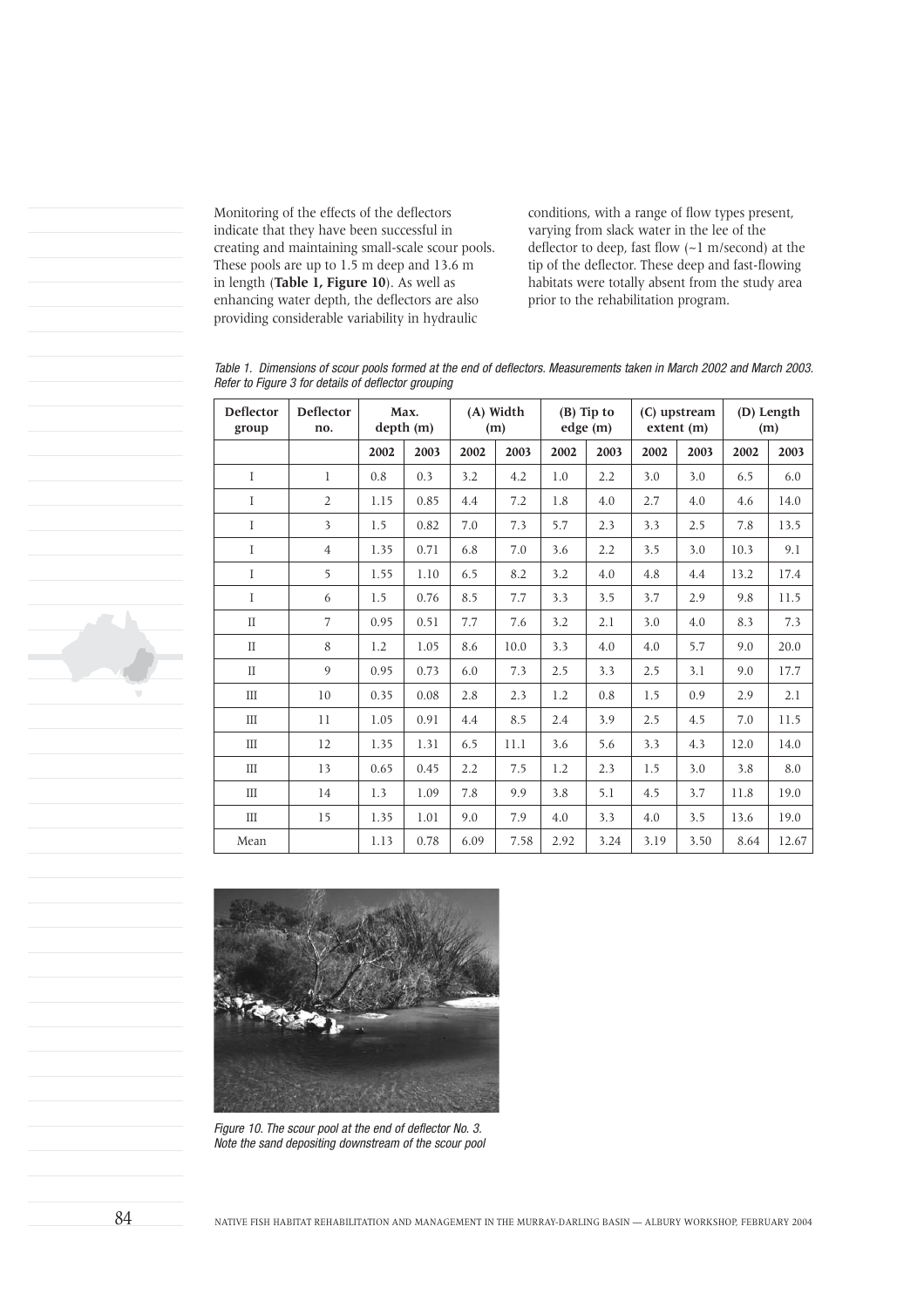

Figure 11. Long-term average monthly flow (histogram) and monthly flows (lines) at Lobbs Hole on the Murrumbidgee River (upstream of Tharwa) in 2002 and 2003 following completion of in-stream works

It must be remembered that streamflows in the Murrumbidgee River following the completion of the in-stream works were extremely low, as a result of the worst drought in 100 years (**Figure 11**). It must also be realised that following the severe Canberra bushfires of January 2003, and subsequent extensive erosion from burnt areas following the fires, coupled with the low drought flows, the ability of the deflectors to create and maintain scour pools under such extreme conditions is remarkable, and that in normal or average years, the depth and extent of the scour pools may have been considerably greater.

Four of the deflectors (Nos. 1, 7, 10  $6$  13) have not functioned very well, with only small, shallow scour pools produced. Deflectors 1, 7 and 10 are all at the upstream extremities of deflector groups, and so are sensitive to minor shifts in the thalweg position. Deflector 10 has been totally swamped by sand and is now isolated from the main river channel (**Figure 12**), whilst deflector 13 has a structural defect in the middle, which is allowing water to flow through the deflector rather than around it. The deflectors at the upstream end of a group seem to be the least effective, as a minor change in the position of the thalweg can effectively move the flow away from the deflector and leave it prone to being swamped by sand.

It can be seen from **Table 2** that in the majority of cases, the dimensions of the scour pools enlarged between 2002 and 2003, with the only exception being depth. Comparing depth between years is not particularly informative, as depth is a relative measurement dependent on the flow conditions at the date of measurement. Immediately prior to the 2003 measurements, the river was largely dry and had ceased flowing as a result of severe drought in the Canberra region and southeastern Australia generally. Light rain in late February 2003 caused the river to flow and water levels to rise slightly, but the decrease in mean depth is thought to be largely due to lower water levels rather than a decrease in the absolute depth of the scour holes. A series of ad-hoc measurements in March 2003 of water depths in the reach containing the deflectors, but away from the deflectors themselves, revealed the average water depth to be 0.18 m (minimum 0.08, maximum 0.3). The other dimensions of the scour pools are largely independent of water height. A more valid comparison of depth is to compare depths in the scour pools and in areas away from the scour pools at the same time.



Figure 12. Deflector No. 10 which has been swamped by sand

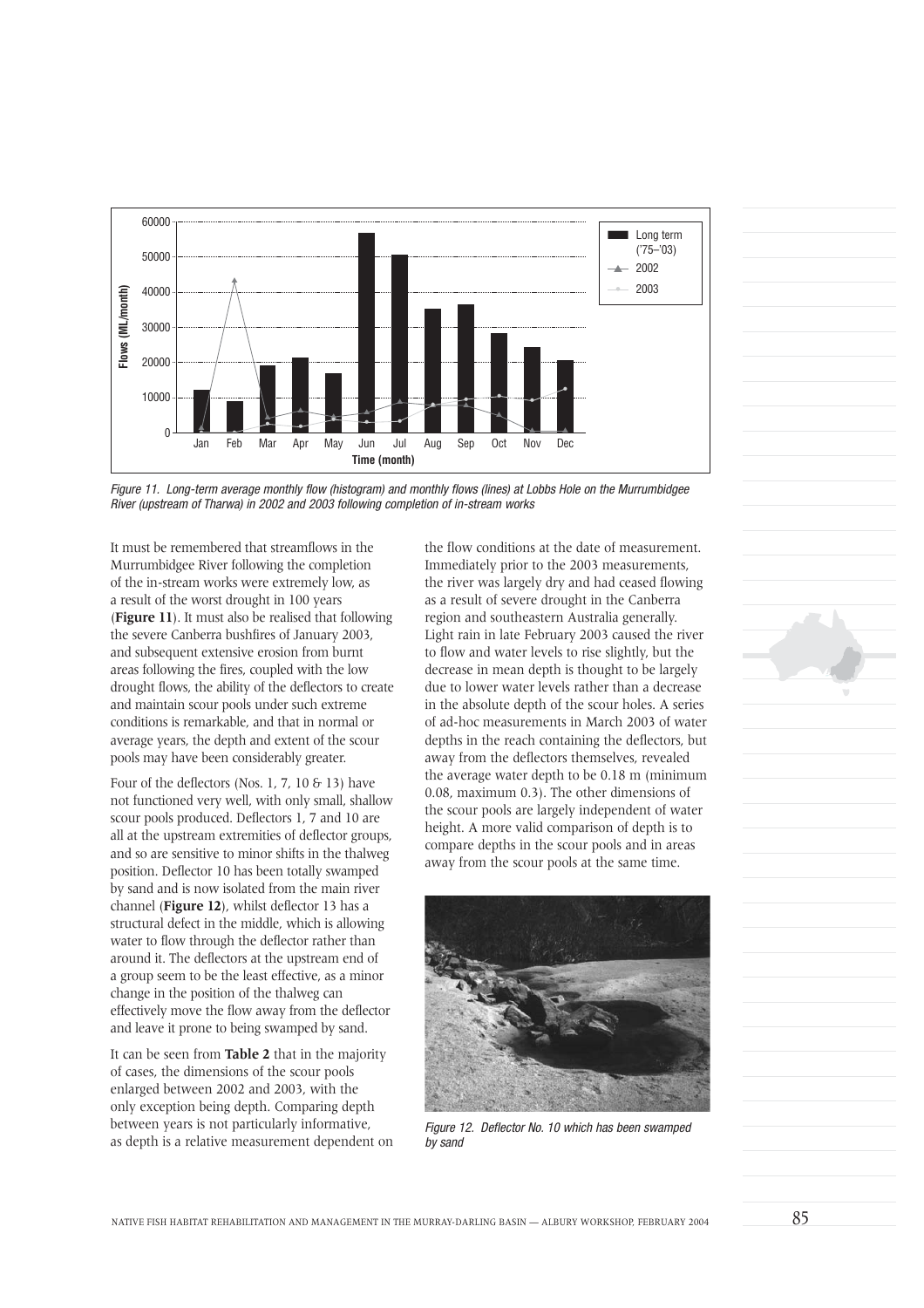Table 2. Mean dimensions (metres) of scour pools in March 2002 and 2003. Data for 'all' includes all 15 deflectors. Data for 'effective' deflectors is for deflectors considered effective and excludes deflectors 10 and 13 in March 2002 and deflectors 1, 7, 10 and 13 in March 2003 (see discussion above)

| <b>Dimension</b>                 | March<br>2002 | March<br>2003 |
|----------------------------------|---------------|---------------|
| Mean maximum depth (all)         | 1.13          | 0.78          |
| Mean width (all)                 | 6.09          | 7.58          |
| Mean tip to edge (all)           | 2.92          | 3.24          |
| Mean upstream extent (all)       | 3.19          | 3.50          |
| Mean total length (all)          | 8.64          | 12.67         |
| Mean maximum depth (effective)   | 1.23          | 0.94          |
| Mean Width (effective)           | 6.65          | 8.37          |
| Mean tip to edge (effective)     | 3.18          | 3.75          |
| Mean upstream extent (effective) | 3.45          | 3.78          |
| Mean total length (effective)    | 9.45          | 15.15         |

The sand that is being scoured to form the scour pools is being deposited between the deflectors, which may over time lead to some narrowing of the low-flow channel. Whether this accumulation of sand remains during the high-flow periods is unknown at this time. The majority of the woody debris that was incorporated in alternate deflectors has been totally swamped by sand, and has not been successful in providing significant amounts of woody debris. When the deflectors were constructed, the woody debris was installed 3–5 m back from the tip of the deflector. This distance was obviously too great as the scouring effect of the deflector does not extend far enough back on the downstream side to keep the woody debris within the scour pool (**Figure 13**). Any future projects that incorporate snags into deflectors should ensure that the snags are located as close as possible to the deflector tip.

The intention behind the deflector spacing was that the scour holes of adjacent deflectors would link up, but examination of the total length of the scour pools in **Tables 1 and 2** indicates that this has not happened. There is a slightly deeper channel that extends from the downstream end of the scour pools, but it does not reach the next downstream scour pool.

The habitat pool completely filled with sand, with the woody debris totally buried. Although only a relatively minor component of the



Figure 13. The scour pool of deflector No. 12. Note the snag near the tip of the deflector is still within the pool, whilst the snag in the middle of the deflector has been buried by sand. (see Figure 6 for how the deflector looked immediately after construction)

rehabilitation strategy, the failure of the river to maintain this pool is disappointing. It indicates that the quantity of sand moving down the river is too large for the river to cope with, and an alternative strategy for the creation of large pools needs to be developed.

Fish sampling conducted in November/December 2000 and 2001 recorded the endangered trout cod present immediately adjacent to the trial deflectors, indicating that the deflectors are fulfilling their anticipated role of providing enhanced fish habitat. Trout cod were not recorded anywhere else in the impacted section. However, the presence of threatened trout cod at a trial deflector indicates that the structures have a good probability of enhancing fish habitat. The success of the rehabilitation measures can only be assessed through the implementation of a long-term monitoring program that will extend far beyond the funded life of the project.

## *Lessons learnt*

This project has significantly advanced our knowledge of mechanisms for dealing with sediment in large streams in Australia. The spacing of deflectors, as suggested by the international literature, was clearly not appropriate for the study site at Tharwa. Even by adopting the most conservative of spacing estimates (three times the low-flow channel width), scour holes failed to link up to provide a continuous thread of deeper water. The results of this project suggest that a deflector spacing of between 1 and 1.5 times the low-flow channel width would have been required to create linked scour pools.